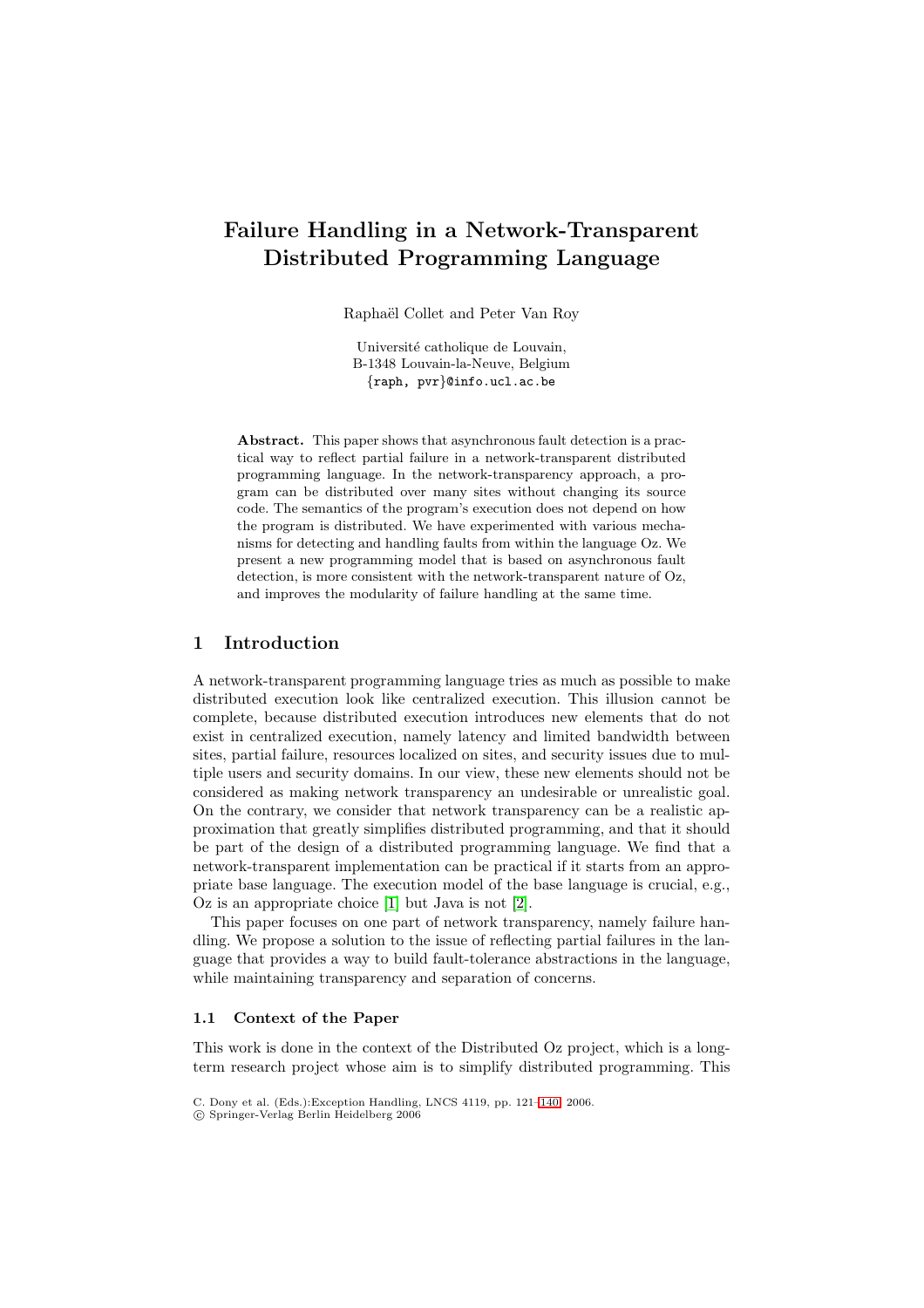project started in 1995 with the goal of making a distributed implementation of the Oz language that is both network transparent and network aware [1,3]. That is, our main goal is to separate the distribution aspect from the functionality of the program. This was implemented in the Mozart Programming System, which was first released in 1999 [4].

In this s[ys](#page-19-0)[tem](#page-19-2), an application is composed of several *sites* (i.e., system processes) that virtually share language entities. All language entities are implemented with distributed protocols that respect the language semantics in the case of no site failures. T[he](#page-19-3) difference between the protocols is in their network behavior. For example, objects were implemented with both a stationary protocol and a mobile (cached state) protocol. Single-assignment entities (dataflow variables) were implemented with a distributed binding protocol (that in its full generality is an implementation of distributed unification). These protocols were designed with a well-defined fault behavior, in the case of site failures, and the fault behavior was reflected in the language through a fault module.

The site and network faults are reflected as data failures, depending on how the faults affect the proper functioning of the data. For instance, a stationary object fails when the site holding its state crashes. The original fault module provided two ways to reflect failures in the language: a synchronous detection and an asynchronous detection. The present paper proposes a new model for reflecting partial failure based on our experience with this design.

#### **1.2 Synchronous and Asynchronous Failure Handling**

We make a clear distinction between two basic ways of handling entity failures, namely *synchronous* and *asynchronous* handlers. As we shall see, asynchronous failure handling is preferable to synchronous failure handling. A *synchronous* failure handler is executed in place of a statement that attempts to perform an operation on a failed entity. In other words, the failure handling of an entity is synchronized with the use of that entity in the program. Raising an exception is one possibility: the failure handler simply raises an exception. In contrast, an asynchronous failure handler is triggered by a change in the fault state of the entity. The handler is executed in its own thread. One could call it a "failure listener". It is up to the programmer to synchronize with the rest of the program, if that is required.

The following rules give small step semantics for both kinds of handlers. The symbol  $\sigma$  represents the store, i.e., the memory of the program. The system reflects the instantaneous fault state of an entity in the store through a systemdefined function first  $f(x)$ , which gives the fault state of x. Each execution rule shows on its left side a statement and the store before execution, and on the right side the result of one execution step. Rule  $(sync)$  states that a statement S can be replaced by a handler H if the fault state of entity x is not  $ok$ , i.e., if x has failed. Rule *(async)* spawns a new thread running handler H whenever the fault state of x changes. Note that there may be more than one handler on  $x$ ; we assume all handlers are run when the fault state changes.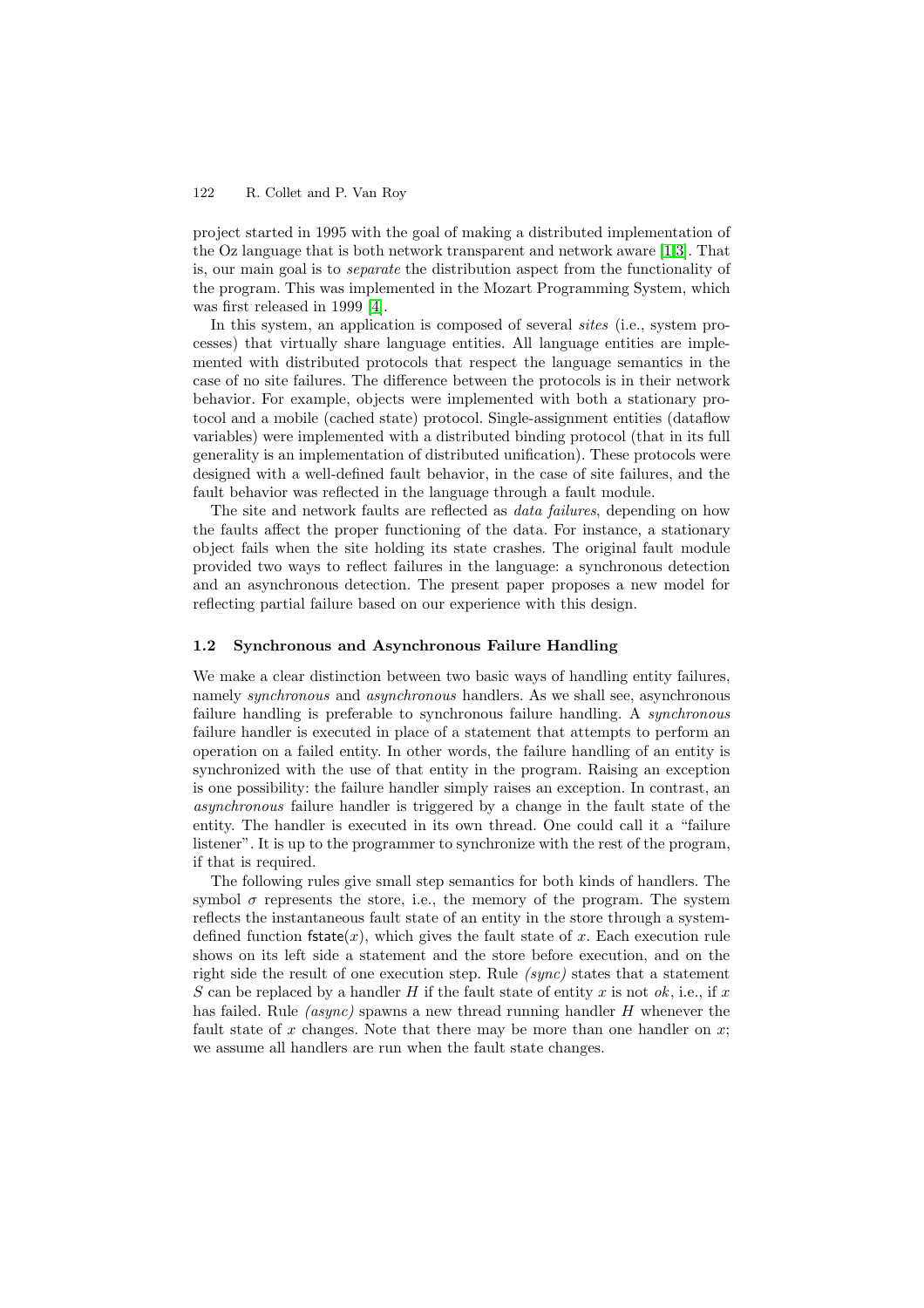$$
\frac{S||H}{\sigma||\sigma} \quad \text{if} \quad \frac{\text{statement } S \text{ uses entity } x}{\text{and } \sigma \models \text{fstate}(x) \neq ok} \tag{sync}
$$

$$
\frac{H}{\sigma \wedge \text{fstate}(x) = fs \mid \sigma \wedge \text{fstate}(x) = fs'} \quad \text{if} \quad fs \to fs' \text{ is valid} \tag{async}
$$

Synchronous failure handlers are natural in single-threaded programs because they follow the structure of the program. Exceptions are handy in this case because the failures can be handled at the right level of abstraction. But the failure modes can become very complex in a highly concurrent application. Such applications are common in Oz and they are becoming more common in other languages as well. Because of the various kinds of entities and distribution protocols, there are many more interaction schemes than the usual client-server scheme. Handlers for the same entity may exist in many threads at the same time, and those threads must be coordinated to recover from the failure.

All this conspires to make fault tolerance complicated to program if based on synchronous failure handling. This mechanism was in fact never used by Oz programmers developing robust distributed applications [5]. Instead, programmers relied on the asynchronous handler mechanism to implement fault-tolerant abstractions. One such abstraction is the "GlobalStore", a fault-tolerant transactional replicated object store designed and implemented by Iliès Alouini and Mostafa Al-Metwally [6].

#### **1.3 Structure of the Paper**

The present paper int[ro](#page-19-4)duces a model based on asynchronous failure handling and shows how programming fault tolerance is simplified with this model. Section 2 explains the distributed programming model of Oz. Section 3 presents the design of a new fault module that takes our experience building fault-tolerance abstractions into account. Section 4 gives a detailed example of a group communication abstraction that shows minimal interaction between the failure handling and [th](#page-2-0)e abstraction's main functionality. Section 5 describes the i[mp](#page-7-0)lementation of the fault module. Finally, Sect. 6 explains the lessons we learned and Sect. 7 compares with related work.

# **2 The Programming M[od](#page-17-0)el of Oz**

<span id="page-2-0"></span>This section gives an overview of Oz as a programming language and its extension to distributed programming. We discuss an important property of the latter extension, namely the *network transparency*, which is convenient for separating distribution concerns from functional concerns of a program [3].

Oz is a high-level general-purpose programming language that supports declarative programming, object-oriented programming, and fine-grained concurrency as part of a coherent whole. It is dynamically typed and supports multiparadigm programming in a natural way. The Mozart Programming S[ys](#page-19-2)tem implements the language and provides the support for its distributed implementation [4].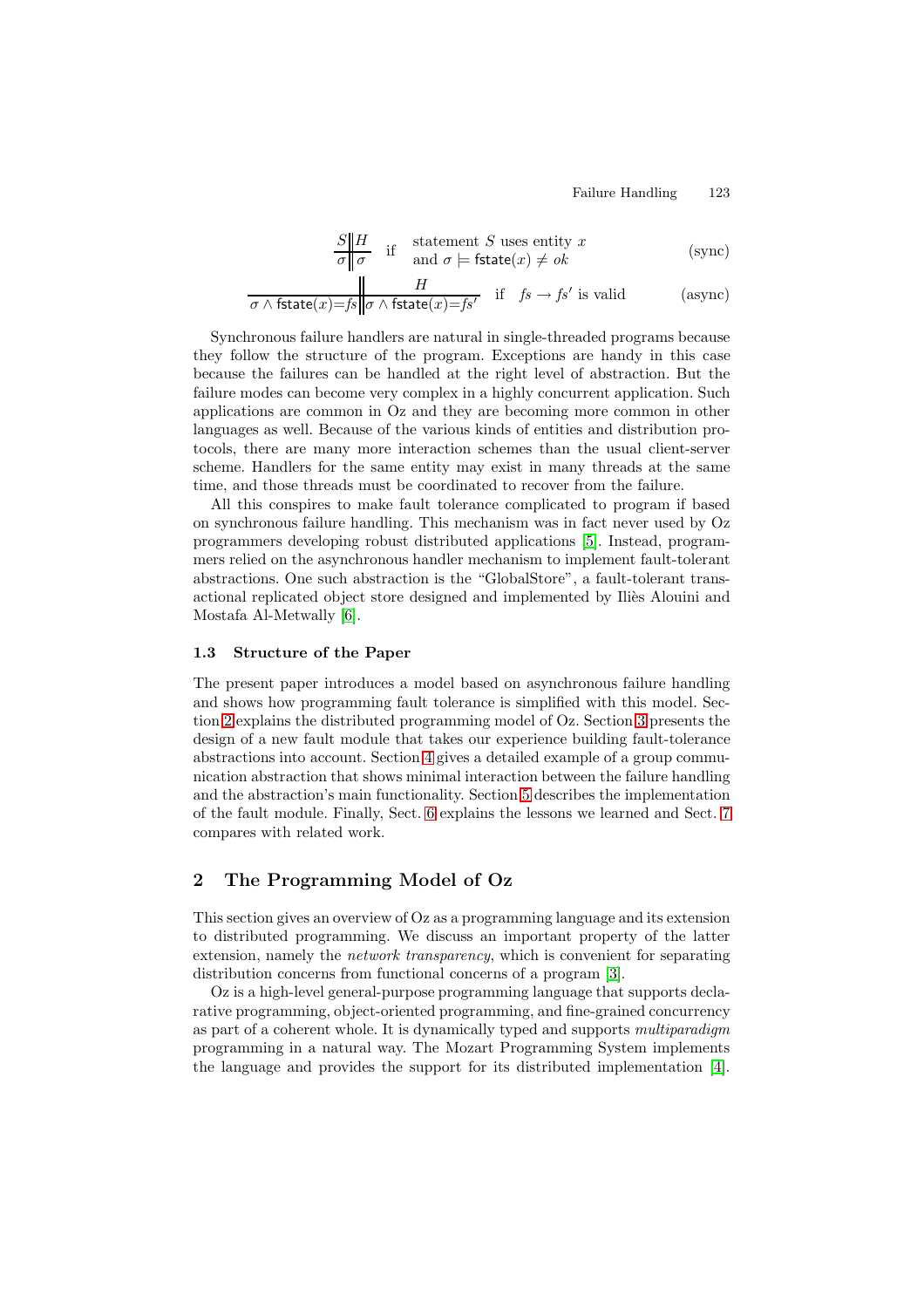```
local X Y in
  thread X={Pow 2 100} end % computes 2ˆ100
  thread Y={Pow 5 10} end % computes 5ˆ10
  {Show X+Y} % blocks until X and Y are known
end
```
Fig. 1. An example of dataflow synchronization

To understand Oz and its distribution model, it is important to keep in mind that entities in Oz are classified into three kinds: stateless (including numbers, records, and procedures), stateful (cells and ports, see below), and single assignment (dataflow logic variables, see below).

## **2.1 Dataflow Concurrency**

We briefly give the ideas underlying the Oz execution model. Oz can be defined by a process calculus based on concurrent constraints [7,8]. It provides lightweight threads and dataflow logic variables [9]. A logic variable is a placeholder for a value. Upon creation, the variable's value is unknown. The variable can be assigned at most once to a value, thanks to a unification mechanism. Note that unification is monotonic and there is no backtracki[ng](#page-19-5)[. A](#page-19-6) unification that fails simply raises an exception (see below).

A thread is created by an explicit statement **thread** S **end**, where S is the statement to be executed by the new thread. Threads communicate with each other by sharing logic variables, stateless entities (values), and stateful values (such as objects). A thread that attempts to use a variable's value automatically blocks if that variable is not bound yet. Once the variable is bound to a value, all threads blocking on that variable become runnable again. This synchronization mechanism is called *dataflow*. An example is shown in Fig. 1. We note that dataflow in Oz is monotonic (at most one token can appear on an input), whereas classic dataflow is nonmonotonic (new tokens can appear on an input).

## **2.2 Stateful Entities**

Oz comes with a set of stateful entities that have a well-defined behavior in the presence of concurrency. The most primitive of them is the cell, which is a simple mutable pointer with an atomic value exchange operation. The first part of Fig. 2 shows the main operations on a cell. The exchange operation is provided as the multifix operator  $x=y:=z$ . In the example, the variable  $\bar{J}$  is put in  $\bar{C}$ , and the statement resumes by unifying I with the former contents of C. The new value of C is then determined. The last two lines of the example implement a thread-sa[fe](#page-4-0) atomic increment of a counter.

Another important stateful entity is the *port*. The port defines a simple and efficient message-passing interface. The second part of Fig. 2 gives the typical use of a port. The stream S is a potentially infinite list that is built incrementally,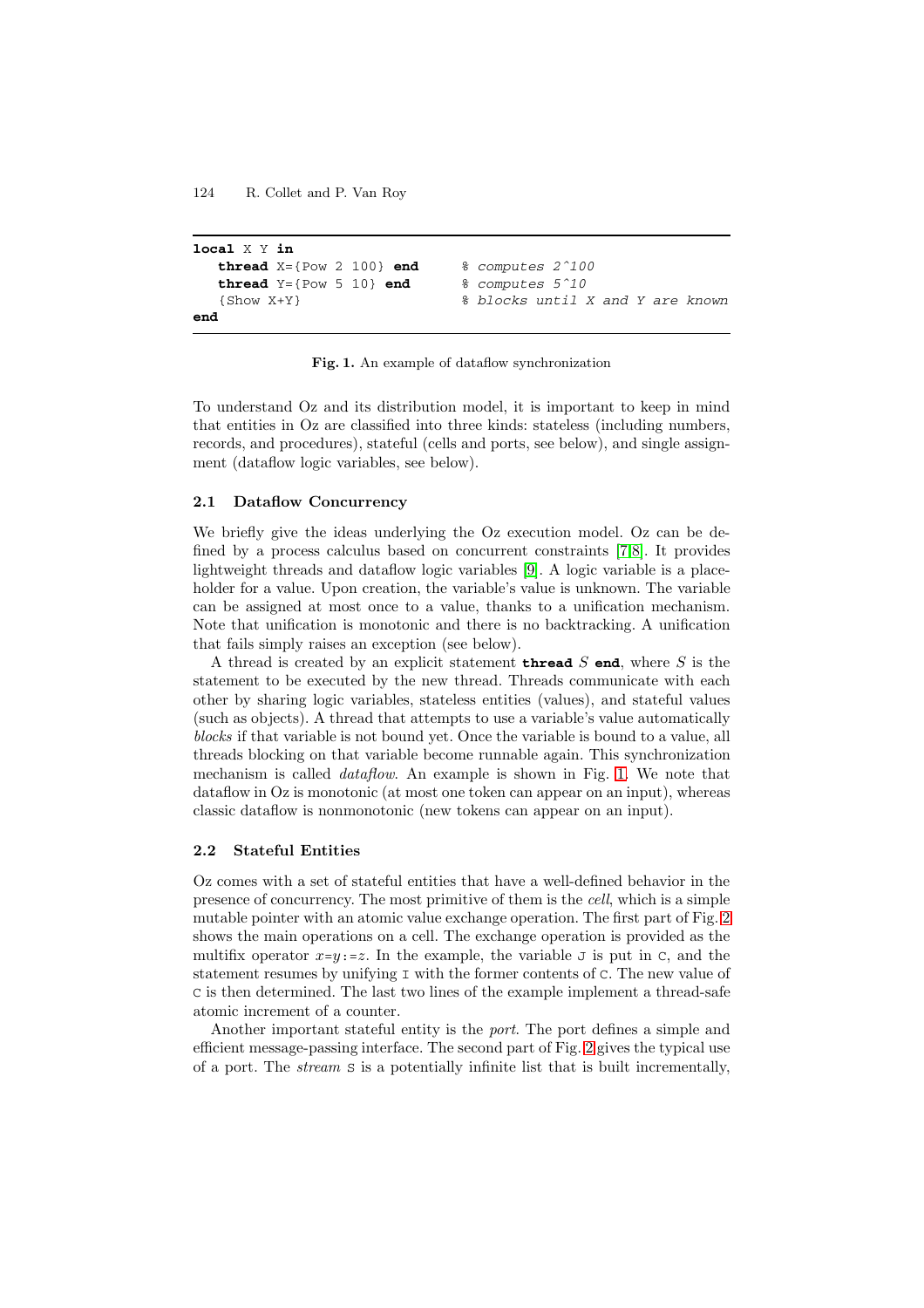```
local CIJ in
  C={NewCell 42} % create a new cell C with contents 42
  {Show @C} % print the contents of C (42)
  C:=7 & assign 7 to CI=C:=J % assign J to C, and unify I with 7
  J=I+1 \frac{1}{8} bind J to I+1=8end
local S P in
  P={NewPort S} % create a port with stream S
  thread % print every element appearing on S
     for X in S do {Show X} end
  end
  {Send P foo} % send foo on P, S becomes foo|_
  {Send P bar} % send bar on P, S becomes foo | bar |
end
```
**Fig. 2.** Examples showing the cell and port entities

<span id="page-4-0"></span>and whose elements are the messages sent to the port. In order to receive the messages, one simply has to read the list S. A list is either the empty list nil, or a pair  $x|t$ , where x is the head element, and the tail t is also a list. The dataflow synchronization automatically wakes up the threads reading the stream when new messages arrive.

#### **2.3 Exceptions and Failed Values**

The language provides a classical, thread-based exception mechanism. The block construct **try**... **catch**... **end** works as in most languages. When an exception is raised, all following statements are skipped until the closest **catch** delimiter. The exception is then handled by the code that follows the matching **catch**. Threads have no default handler, so uncaught exceptions are programming errors, which make the whole program fail.

An example is shown in Fig. 3. The keyword **fun** defines a new function. Notice that the exception value is the record division ByZero $(Y)$ , and that the **catch** construct supports pattern matching.

Threads are independent of each other, and an exception can only be caught within the thread where it was [rai](#page-5-0)sed. In order to propagate exceptions from thread to thread, we extend the basic model with *failed values*. A failed value is a special value that encapsulates an exception. A thread that attempts to use that value automatically raises the exception.

This model fits well with functional style programming. Suppose that a thread T computes some value, and binds a variable X to that result. That variable may be shared by other threads that are interested in the result. If the computation in  $T$  raises an exception  $E$ , the latter is caught, and  $X$  is bound to a failed value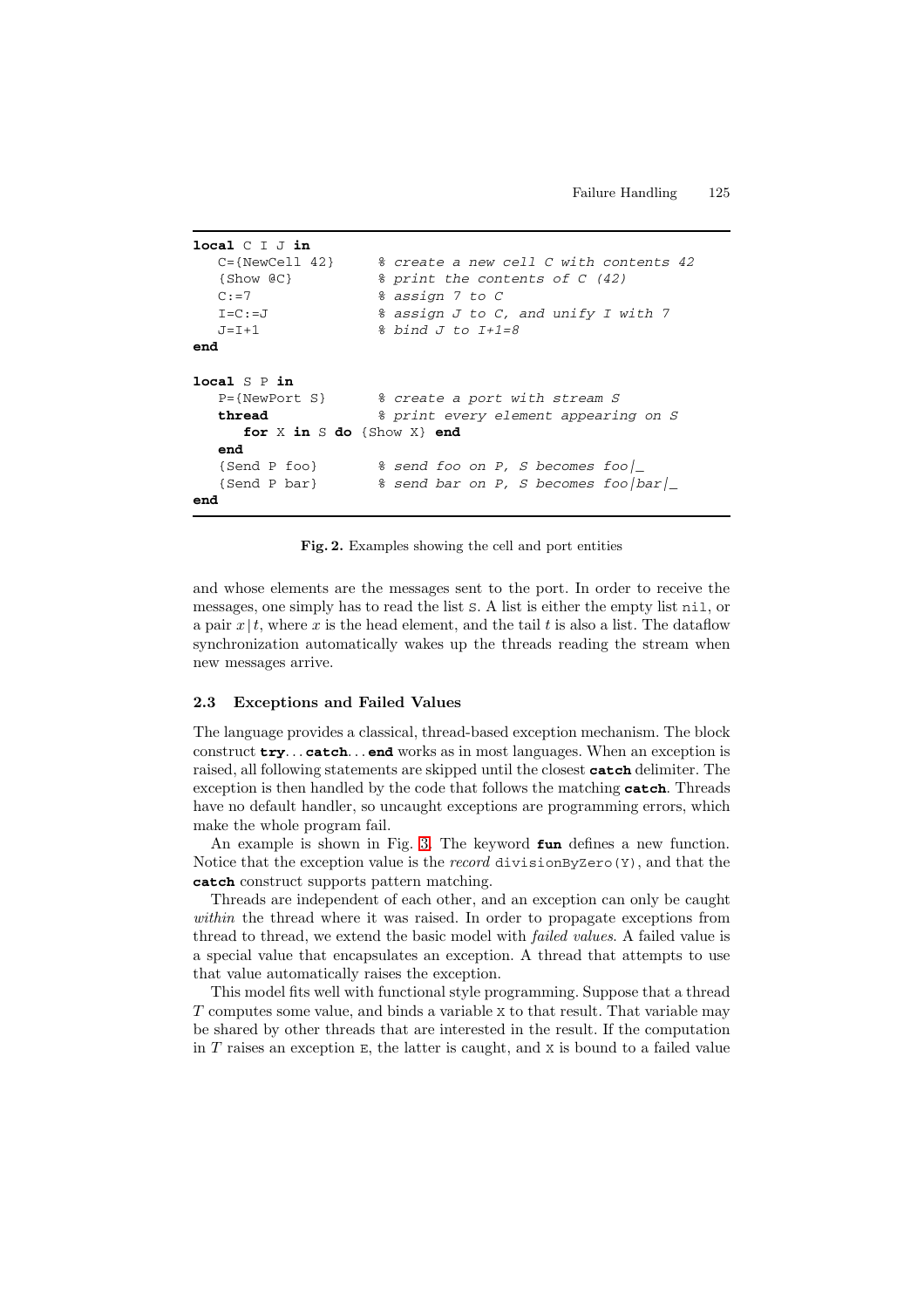```
fun {Divide X Y}
  if Y==0
  then raise divisionByZero(Y) end % throw exception
  else X div Y \frac{1}{2} else X div Y
  end
end
try
  {Show {Divide 42 0}}
catch divisionByZero(Y) then % match exception
  {ShowError "error: division by zero"}
end
```
**Fig. 3.** An example of exception handling

```
fun {ConcurrentDivide X Y}
  thread % return either the result, or a failed value
      try {Divide X Y} catch E then {FailedValue E} end
  end
end
try
   I={ConcurrentDivide 42 J} % (1)
  J={ConcurrentDivide 7 13} % (2)
in
   {Show I+1} % blocks on I, which will raise an exception
catch E then
   {ShowError E}
end
```
#### **Fig. 4.** An example of exception passing between threads

containing E. Other threads trying to use X automatically raise the exception. An example is shown in Fig. 4. The statement (1) spawns a thread that blocks until  $J$  is known. Statement (2) spawns a thread that computes  $J$ , which is determined to be zero. Once this is known, I is bound to a failed value. The expression  $I+1$  then raises the exception contained in  $I$ , which is caught in the main thread.

Failed values are strongly motivated by lazy computations in Oz. We model a lazy computation as a thread that waits until a result variable becomes needed. Another thread that blocks on the variable automatically makes it needed, which wakes up the lazy thread. A failed value allows to propagate the exception without forcing the user to add extra tests on the result.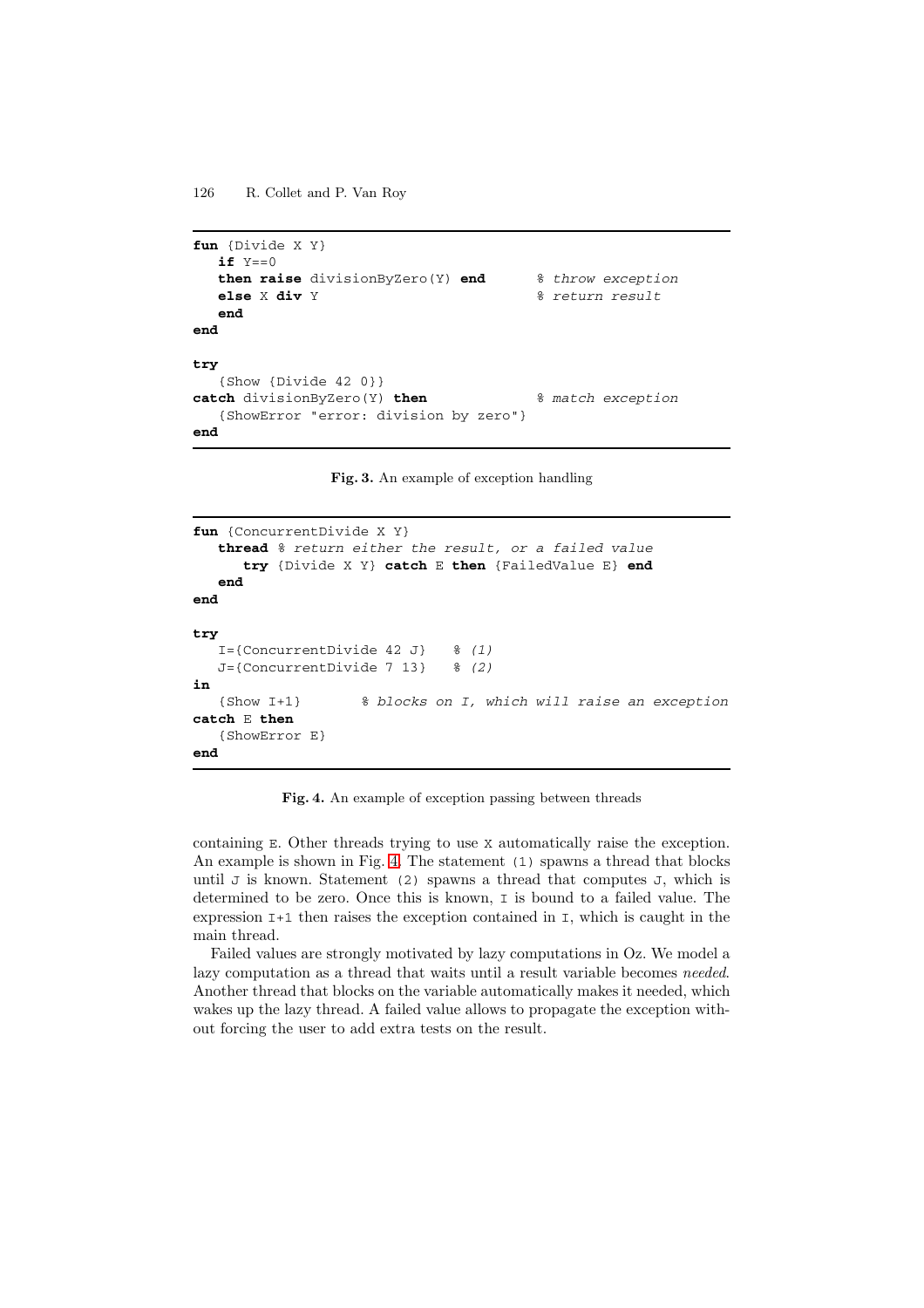#### **2.4 Distribution Model**

The distribution model of Oz allows several *sites* to share language entities. A site is simply a system process, and sites can be spread among a network of computers. The model gives all sites the illusion of a shared memory, with reference integrity. Well-chosen protocols implement the semantics of entity operations [10,11,1]. The power of the model is that it clearly distinguishes between the protocols for stateless, stateful, and single-assignment entities. The distribution strategies and implementation are chosen to be appropriate for each category.

Statel[ess](#page-19-7) [ent](#page-19-8)[it](#page-19-0)ies, e.g., atomic values (numbers, literals), records, and procedures, are copied between sites that share them. Entities whose equality is referential (e.g., code) are given a globally unique identity, which ensures their referential integrity. Entities with structural equality (like integers and records) can be copied at will.

Stateful entities are given a global identity and use specific protocols to ensure the consistency of their state. For instance, ports use a stationary state. A stationary state requires each read/write operation to send a message to the state's home site. On the other hand, objects can use a mobile state [11]. The migratory protocol ensures that the state migrates where the operations are attempted. Once the state arrives on a site, a batch of operations can be performed locally without extra overhead. The state behaves like a cache. Protocols for a replicated state are also provided.

Single-assignment entities, i.e., logic variables, are implemented by a distributed unification algorithm [10]. Among the sites sharing a given variable, one of them is responsible for determining the final binding of the variable. Other sites that want to bind it send a message to that site, which propagates the binding to the other sites. The algorithm ensures the unicity of the binding, and the absence of cy[cles](#page-19-7) (when several variables are bound to each other).

In general, distributed entity references are acquired by transitivity. A bootstrapping mechanism allows a site to create a ticket, which is a public reference to an entity. The ticket is a character string that has the syntax of a URL, and can be transmitted by any other means (web page, email). The receiver program uses that ticket to retrieve the entity, and share it with its provider.

#### **2.5 Network Transparency and Network Awareness**

The distribution model has two important aspects: it is both transparent and aware with respect to the network. While these may look contradictory, they are in fact complementary. Let us give a definition for each one.

**–** Network Transparency. This property states that the semantics of a distributed entity is the same as if it were purely local. Primitive operations on that entity return the same results as if the whole computation was in the same address space. In other words, a programmer may reason about the functionality of a program without taking distribution into account.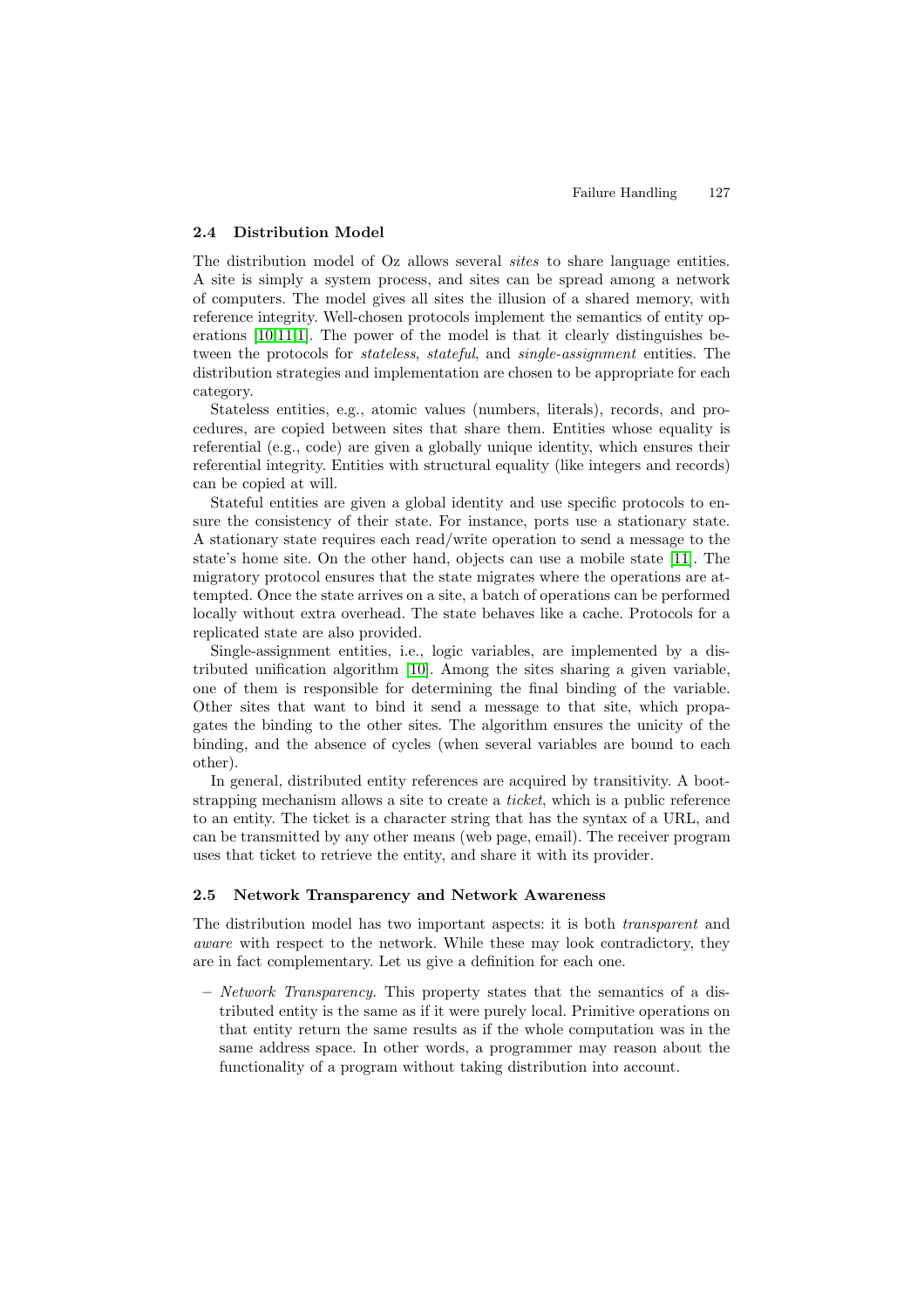- 128 R. Collet and P. Van Roy
- **–** Network Awareness. This aspect gives the programmer some control over the non-functional behavior of the entity. For instance, different strategies for distributing a stateful entity will have different performances and robustness, depending on how they are used by the application.

A programmer cannot write a program without ever taking distribution into account. He or she should decide at some point where the various pieces of the code will be run, and which entities will be distributed among sites. But the network transparency will favor a separation of concerns, where the application's functionality is as independent as possible from its non-functional properties.

# **3 The Fault Model**

<span id="page-7-0"></span>This section proposes a language-level fault model that is compatible with network transparency. The model defines how site and network failures are reflected in the language. Because a failure may affect the proper functioning of a distributed entity, failures are reflected at the level of entities. Here are the principles defining our model, each being described in the corresponding subsection below.

- 1. Each site assigns a local fault state to each entity, which reflects the site's knowledge about the entity.
- 2. There is no synchronous failure handler. A thread attempting to use a failed entity blocks until the failure possibly goes away. In particular, no exception is raised because of the failure.
- 3. Each site provides a fault stream for each entity, which reifies the history of fault states of that entity. Asynchronous failure handlers are programmed with this stream.
- 4. Some fault states can be enforced by the user. In particular, a program may provoke a global failure for an entity.

This fault model is an evolution of the first fault model of Oz, and integrates parts of another proposal [5]. A comparison between the latter and this proposal is given in Sect. 6.

### **3.1 Fault States**

First, each site [de](#page-17-0)fines a current fault state for each entity, which reflects the local knowledge of the system about the entity's global state. This implies that a given entity may have different fault states on different sites. We define four different fault states: ok, tempFail, localFail, and permFail. Their semantics are given below, and the arrows on the left show the valid state transitions.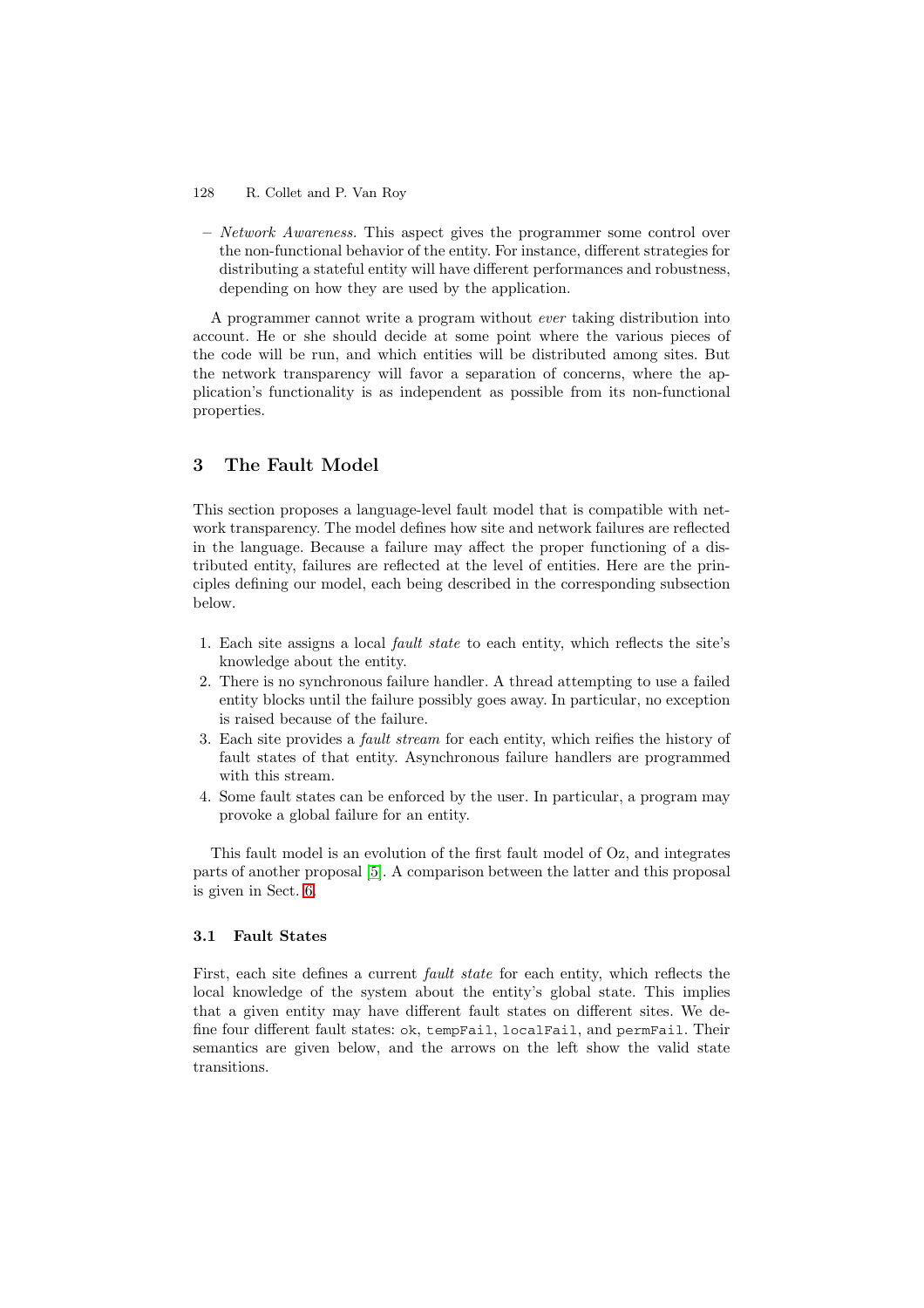| ok                    | The entity behaves normally.                                                                                                                                                                                                                                                                                                                       |
|-----------------------|----------------------------------------------------------------------------------------------------------------------------------------------------------------------------------------------------------------------------------------------------------------------------------------------------------------------------------------------------|
| $\downarrow \uparrow$ |                                                                                                                                                                                                                                                                                                                                                    |
| tempFail              | The entity is currently unavailable locally. This is typically trig-<br>gered by a communication timeout. It can be temporary (hence<br>the name), or might hide a permanent failure. Basically the ac-<br>tual status of the entity is unknown.                                                                                                   |
| ↓                     | The entity is permanently unavailable locally. This state reflects                                                                                                                                                                                                                                                                                 |
| localFail             | the fact that the site considers the entity to be failed, whatever<br>its actual global status is. This state can always be enforced by<br>the program.                                                                                                                                                                                            |
| ↓<br>permFail         | The entity is permanently failed on a global scale. This final state<br>comes with a strict guarantee: the entity will never recover. Usu-<br>ally this kind of diagnosis can only be performed on a LAN. We<br>have extended the use of permetail by allowing an application<br>to explicitly cause an entity to fail permanently. This allows an |
|                       | application to use permeterial as a way to communicate between<br>different parts of itself.                                                                                                                                                                                                                                                       |

The absence of some state transitions is intensional. An entity going from ok to permFail will have to step through states tempFail and localFail before entering permFail. This simplifies the monitoring of the fault state of an entity, since observing the state localFail means that the state has reached localFail at least. This will become clear with the fault stream below.

Our experience shows that this simple model is in fact sufficient in practice. One can program abstractions in the language to improve the failure detectors by using local observations in a global consensus algorithm, for instance.

As the reader may guess, fault states are related to how the distribution of an entity is implemented. The more sophisticated the distribution's implementation, the more complicated the fault model. In this paper, we favor a simple fault model, therefore keeping the implementation simple. The programmer should be able to reason easily about the properties of the distribution. Complex faulttolerant abstractions should be built at the higher user level, not at the low level.

The original fault model of Mozart was much more complex. It tried to extract the maximum information that could be deduced efficiently about failed entities [12]. Our experience with the original model showed that this extra information was in fact never used. We conclude that a simple model (such as defined by the present paper) is sufficient in practice.

#### **[3.2](#page-19-9) No Synchronous Failure Handler**

When the fault state of a given entity is not ok, operations on that entity have few chances to succeed. Raising an exception in that case might look reasonable, but our experience suggested that it is not. The main reason is that it breaks the transparency: such an exception would never occur if the application was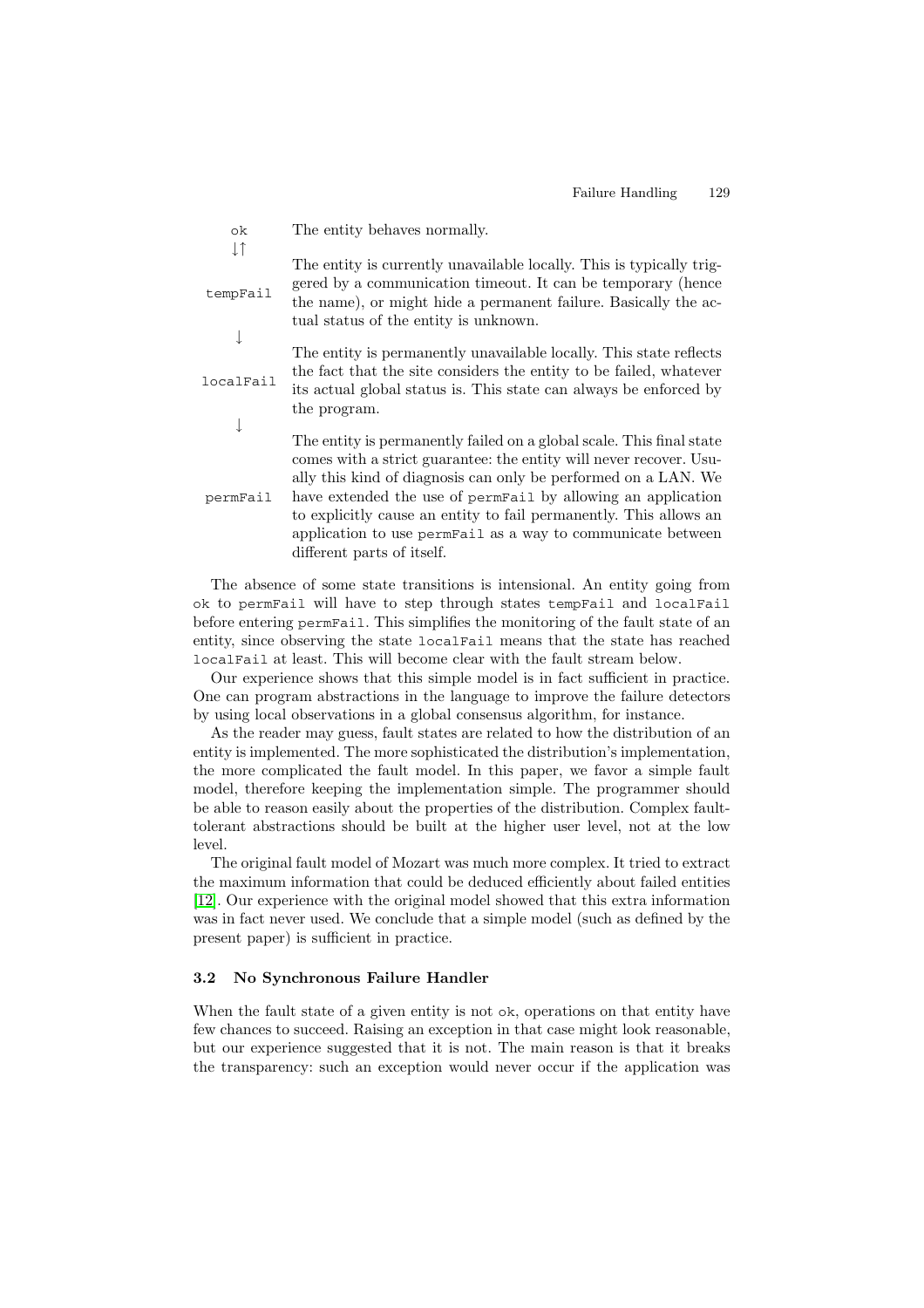not distributed. This is even worse for asynchronous operations, like sending a message on a port. Such operations should succeed immediately. With exceptions, the programmer cannot write a program without taking distribution into account from the start.

Another reason that exceptions are inadequate is because the exception mechanism assumes that you can confine the error. A partial failure in a distributed system can hardly be kept confined. Handling a distributed failure often requires some global action in the program. Moreover, because of the highly concurrent nature of Oz, the failure may affect many threads on a single site. Having many failure handlers for a single entity on a given site introduces too much complexity in the program.

In order to keep the network transparency, an operation on a failed entity simply blocks until the entity's fault state becomes ok again. The operation naturally resumes if the failure proves to be temporary. It will suspend forever if the failure is permanent (localFail or permFail).

## **3.3 Fault Stream**

We propose a simple mechanism to monitor an entity's fault state and take action upon a state change. On each site, each entity is associated with a fault  $stream<sup>1</sup>$ , which reflects the history of the fault states of the entity. The system maintains the *current* fault stream, which is a list  $fs|s$ , where fs is the current fault state, and s is an unbound variable. The semantic rule

$$
\sigma \wedge \text{fstream}(x) = \text{fs} |s| \sigma \wedge s = \text{fs}' |s' \wedge \text{fstream}(x) = \text{fs}' |s' \text{ if } f s \to \text{fs}' \text{ is valid (1)}
$$

reflects how the system updates the fault state to  $fs'$ . The dataflow synchronization mechanism wakes up every thread blocked on s, which is bound to  $fs'|s'$ . An asynchronous handler can thus observe the new fault state.

The fault stream of an entity reifies the history of fault states of that entity. Moreover it transforms the nonmonotonic changes of a fault state into monotonic changes in a stream. It provides an almost declarative interface to the fault state maintained by the system.

To get access to the fault stream of an entity  $x$ , a thread simply calls the function GetFaultStream with x, which returns the current fault stream. A formal definition is given below. To read the current fault state, one simply takes the first element of the returned list.

$$
\underbrace{y = \{\text{GetFaultStream } x\}}_{\sigma} \underbrace{\|y = fs\|s}_{\sigma} \quad \text{if} \quad \sigma \models \text{fstream}(x) = fs|s \tag{2}
$$

Figure 5 shows an example of how an entity's fault stream may evolve over time. The stream is a partially known list, and the underscore "\_" denotes an

 $\ddot{\phantom{a}}$ 

 $<sup>1</sup>$  The fault stream is just like a port's stream.</sup>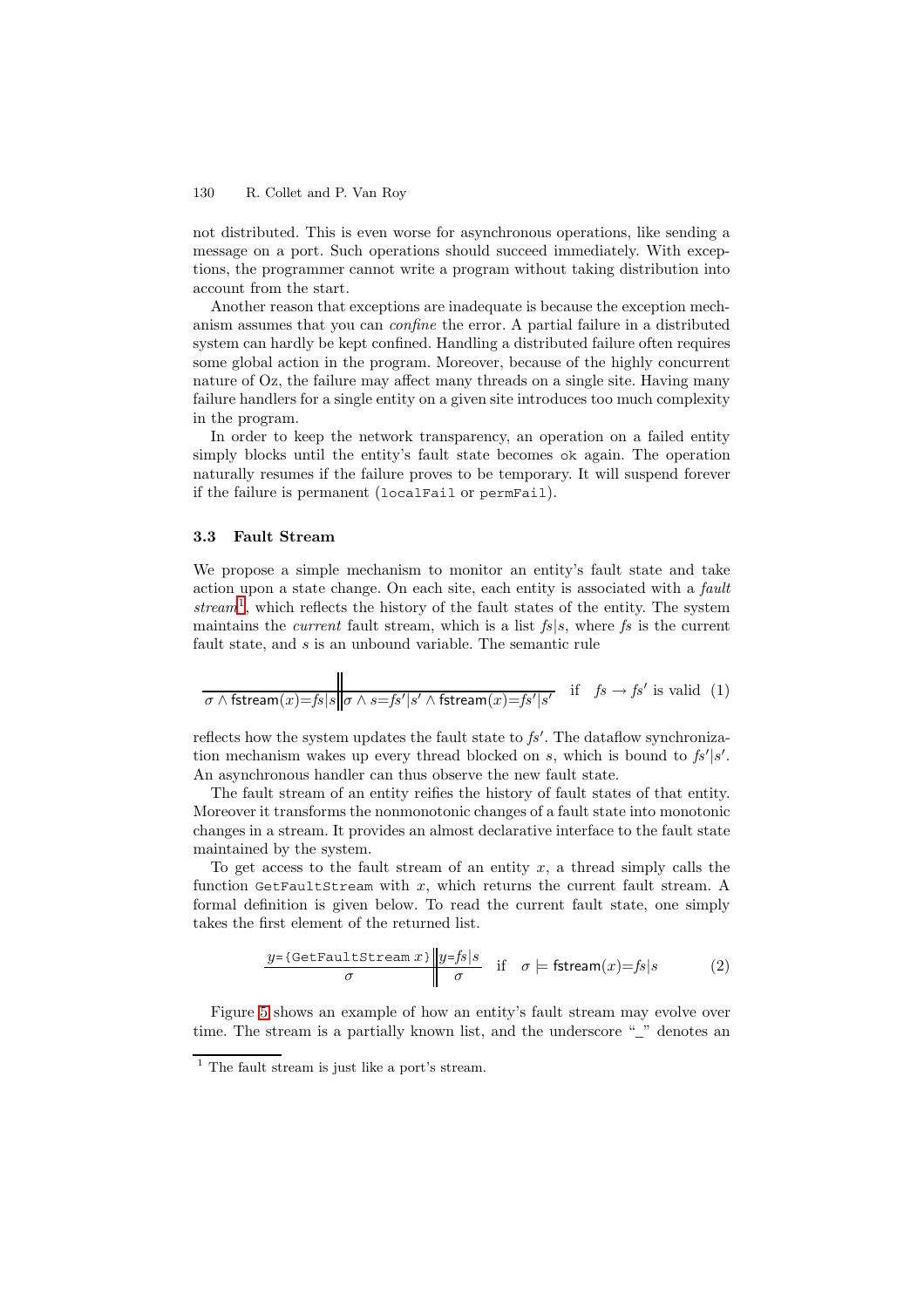```
time
     FS={GetFaultStream E}
     FS=ok\vertFS=ok|tempFail|_
     FS=ok|tempFail|ok|_
     FS=ok|tempFail|ok|tempFail|localFail|permFail|_
```
**Fig. 5.** An example of a fault stream evolving over time

```
thread
   for S in {GetFaultStream E} do
     T = case S \frac{1}{2} example 3 % pattern matching on S
         of ok then "entity is fine"
          [] tempFail then "some problem, don´t know"
          [] localFail then "no longer usable locally"
          [] permFail then "no longer usable globally"
         end
   in
      {Show T}
   end
end
```
Fig. 6. A thread that prints messages when entity E's fault state changes

anonymous logic variable. Figure 6 shows a thread monitoring an entity E, and printing a message for each fault state appearing on the stream. The printed message is chosen by pattern matching. The thread is woken up each time the stream is extended with a new state.

## **3.4 Enforced Failure**

Sometimes the system is unable to diagnose a distribution problem. And often, the actual impact of a distribution problem on a whole application is not reflected in the fault states. It is sometimes simpler to force a part of the application to fail, which causes it to launch a recovery mechanism.

We propose two operations to force an entity to fail, called KillLocal and Kill. The statement {KillLocal E} has a pure local effect. It forces the fault state of  $E$  to be at least localFail. The statement  $\{$ Kill  $E\}$  attempts to make the entity permanently failed. Execution of {Kill E} is asynchronous, i.e., it returns immediately. It initiates a protocol that attempts to make the entity globally failed. To succeed, this may require some of the other sites sharing the entity to be reachable at some point in the future. The local fault state of the entity becomes permFail upon confirmation of the failure. The next section gives an example that uses Kill.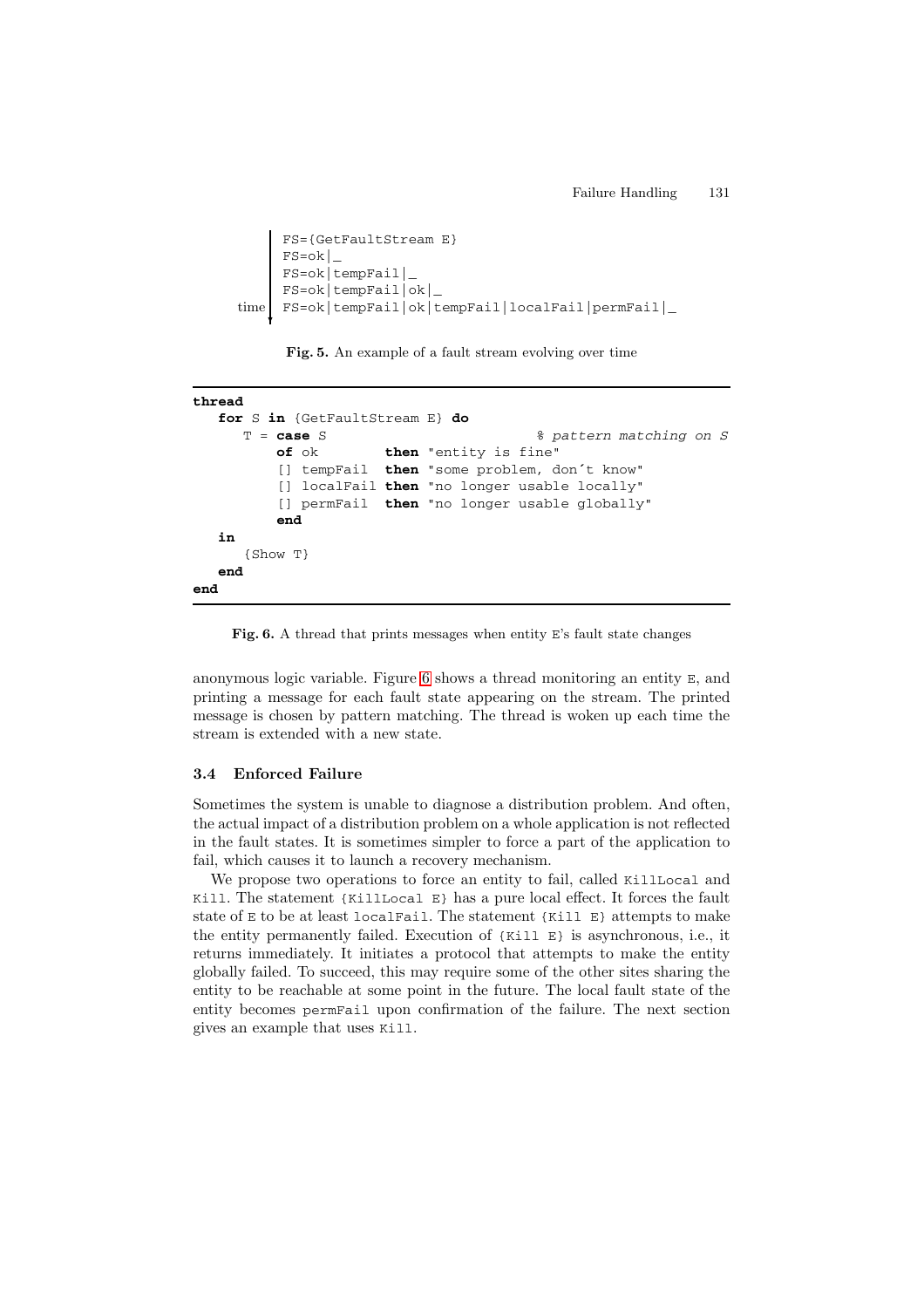## **4 An Example: A Robust Forwarder Tree**

This section gives an example showing how to use the fault model defined in the preceding section. We present a simple and flexible group communication abstraction. The abstraction was tested on Mozart using the DSS implementation described in Sect. 5. The abstraction maintains a distributed tree whose nodes forward messages from the root to the leaves. Useful components are inserted as leaves in the tree. Depending on how the forwarding is defined at each internal node, one can broadcast messages or balance messages between components. In the lat[ter](#page-16-0) case, each node forwards to one of its children only. With a small modification, one can also forward messages from the leaves to the root.

## **4.1 Architecture**

Figure 7 depicts the architecture of the various components of the tree. The tree's nodes, shown as white circles in the figure, appear as Oz ports. They also use other entities (cells, and other ports) that are not visible outside the abstraction. The latter entities are not distributed, because they are never shared outside the site w[her](#page-11-0)e they were created. This is implied by the fact that threads do not migrate by default.

We assume that the components are given as Oz ports, too. For each component, we create a leaf node, which is inserted in the tree by the root. For the sake of simplicity, the tree is built top-down. Every leaf first becomes a child of the root. When the root has six children, it groups them into two subtrees with three children each. The nodes of the tree can fail at any time, and the failure may be detected by the system or provoked by the program.

On the right of Fig. 7 we have illustrated some rules to follow when nodes fail. The main idea is that an internal node with less than two children makes itself fail. The failure will be propagated down the tree, and eventually forces new leaves to be created and inserted back in the tree. This avoids keeping "skinny" branches (linear chain[s\)](#page-11-0) in the tree. The root of the tree is the only weak point in the architecture. Other algorithms could be used to make it robust.



<span id="page-11-0"></span>**Fig. 7.** Architecture of the forwarding tree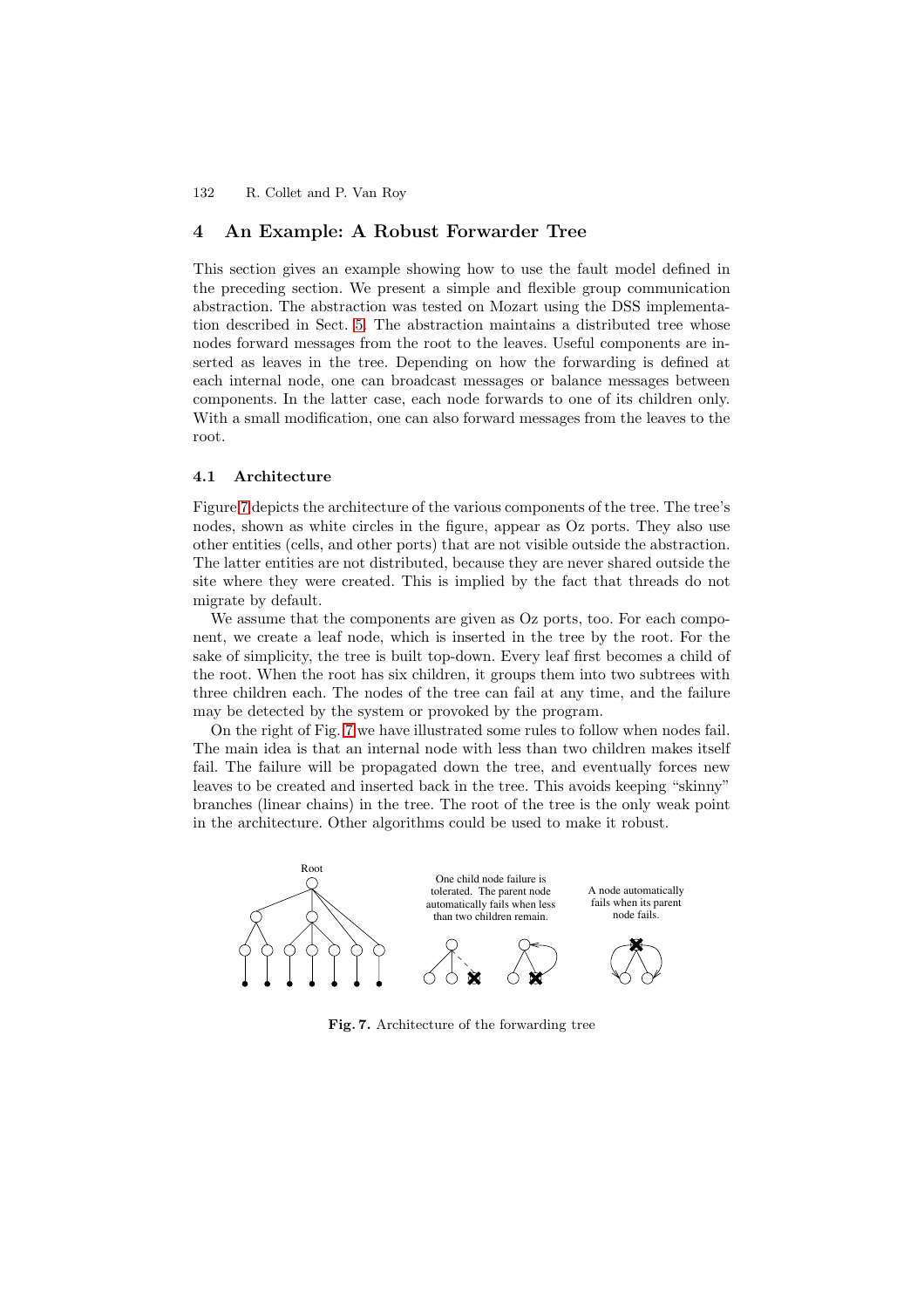```
% create a leaf node
proc {MakeLeaf Root Component}
   Ms Leaf={NewNodeWithParent Ms}
in
   {Send Root insert(Leaf)}
   thread % forwarding messages to Component
      for M in Ms do {Send Component M} end
   end
   thread % handling failures
      case {WaitTwo {WhenFailed Component} {WhenFailed Leaf}}
      of 1 then {Kill Leaf}
      [] 2 then {MakeLeaf Root Component}
      end
   end
```
**end**

```
% return a variable that is bound to true when E fails
fun {WhenFailed E}
   thread {Member permFail {GetFaultStream E}} end
end
```
**Fig. 8.** Creation of a leaf node in the tree

## **4.2 Leaf Nodes**

<span id="page-12-0"></span>Figure 8 shows a procedure that creates a leaf in the tree (identified with its root) for a given component. The code inside the box is the part that handles failures. It can be removed for a non-robust version.

As a first approximation, consider that NewNodeWithParent is equivalent to NewPo[rt](#page-12-0). The returned Leaf is effectively a port, and Ms is its stream of incoming messages. We will see more in detail how it works below. The code outside the box sends a message to the root node to insert the leaf in the tree, then a thread forwards all incoming messages to the component.

The boxed code handles failures from the leaf node and the component itself. If the component fails, the leaf is forced to fail, too. That leaf will be removed from the tree. If the leaf fails before the component, we simply recreate another leaf. The function WhenFailed returns a variable that is bound only when its argument has reached the fault state permFail. The function Member tests whether a value is an element of a list. The function WaitTwo is nondeterministic; it can return 1 if its first argument is bound and 2 if its second argument is bound.

### **4.3 Nodes Monitoring Their Parent**

As we stated before, when a node's parent fails, the node itself must fail. The leaves should follow that rule, too. Figure 9 shows how to implement such a node, in a generic way. As the node must know its parent, we assume that every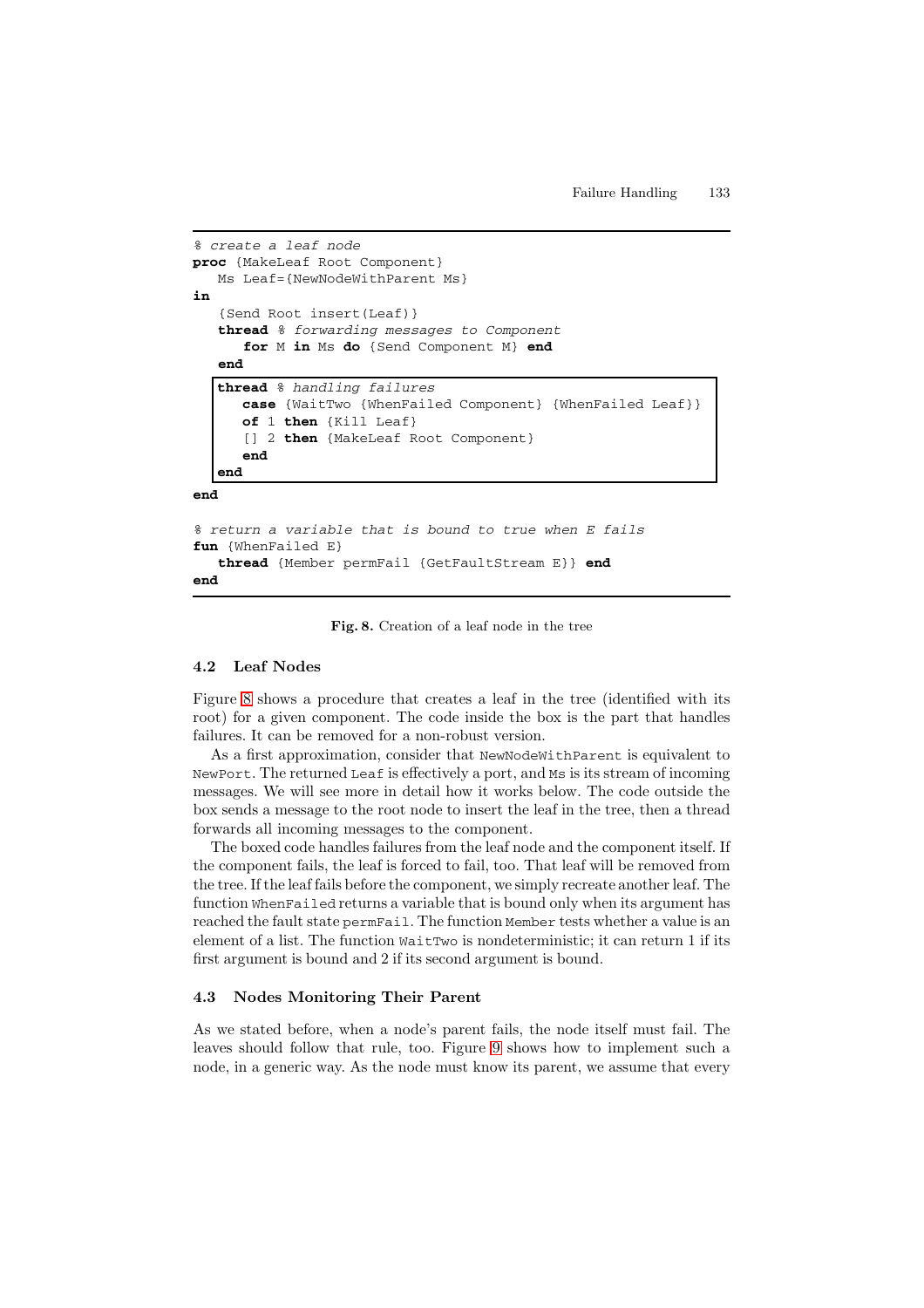```
% create a port node that kills itself when its parent fails
proc {NewNodeWithParent Ms Node}
   Strm
   DependOn = {MakeDependency Node}
   fun {CatchParent M|Ms}
      case M of parent(P) then {DependOn P} {CatchParent Ms}
      else M|{CatchParent Ms}
      end
   end
in
   Ms = thread {CatchParent Strm} end
   Node = {NewPort Strm}
end
% return a procedure that establishes a dependency for E
fun {MakeDependency E}
   CurrentD={NewCell none}
   proc {DependOn D}
      CurrentD := D
      thread
         {Wait {WhenFailed D}}
         if D==@CurrentD then {Kill E} end
      end
   end
in
   DependOn
end
```
**Fig. 9.** Creation of an Oz port that is the basis of a node in the tree

node in the tree receives a message of the form parent(P) with its parent P. That message is sent to the node when its parent changes, too. This is the case when a child of the root is put under a new node.

In NewNodeWithParent, a port is created for the node. Its stream Strm is filtered by the function CatchParent, which catches the parenthood message. Note that CatchParent is tail recursive, and its output is incremental. When a new parent is found on the stream, the loop calls the procedure DependOn, which establishes a link between the parent's failure, and the current node's failure. The procedure DependOn uses a hidden cell (CurrentD) to keep track of the current dependency. If a dependency D fails, and the dependency has not changed, the entity must fail. The procedure Wait blocks until its argument gets bound to a value.

## **4.4 Subtrees**

The function MakeTree in Fig. 10 takes a list of nodes Cs in its argument, and returns a new node with Cs as children. That node must monitor its parent,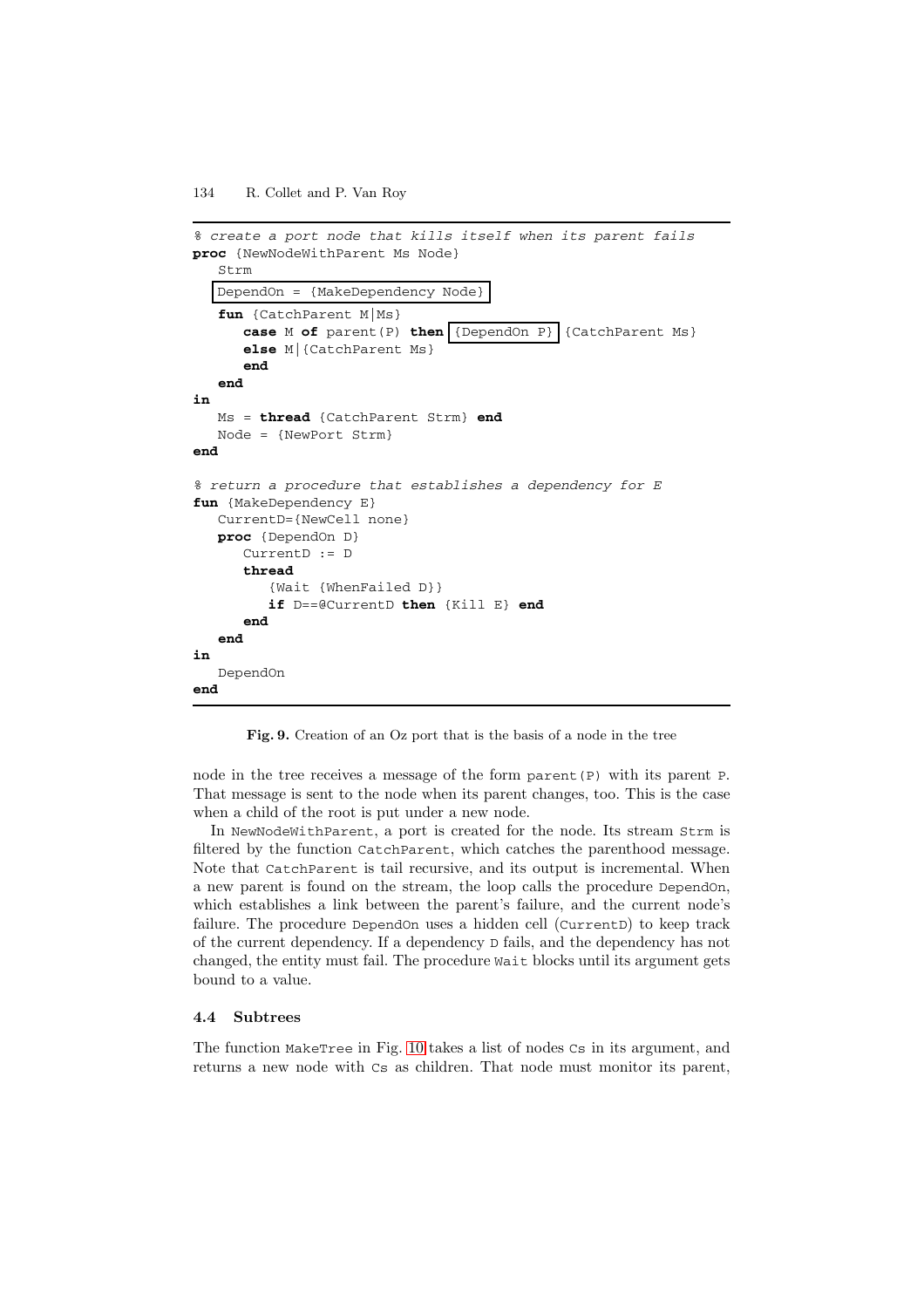```
% create an internal node, initially with three children
fun {MakeTree Cs}
  Ms Node={NewNodeWithParent Ms}
   Children={NewCell Cs}
in
   thread % forwarding messages to children
      for M in Ms do {Forward Children M} end
   end
   for C in Cs do
      thread {Send C parent(Node)} end % send parent message
      thread Cs Cs1 in % handle child failures
         {Wait {WhenFailed C}}
         Cs = Children := Cs1
         Cs1 = {RemoveFromList C Cs}
         if {Length Cs1}<2 then {Kill Node} end
      end
   end
  Node
end
% forward message M to one or many of Children
proc {Forward Children M}
   for C in @Children do
      thread {Send C M} end
   end
end
```
**Fig. 10.** Creation of non-root internal nodes of the tree

so it is created by NewNodeWithParent. The cell Children contains the list of children of that node. The first thread created forwards messages to the children. The definition of Forward can be changed to forward to one child only, for instance. The procedure Forward is used by the root node as well.

For every child, a message parent is sent with the current node. The Send operation is performed in a separate thread, to make sure it does not block the main thread in case of a failure. The code that handles the failure is quite easy to read. It waits until the given child fails, then removes it from the children list. If the resulting list has less than two elements, the current node fails. This failure will be handled by Node's parent and remaining children.

## **4.5 The Root Node**

Figure 11 shows the function that makes a root node. That node must be given to the components in order to create the leaves. The root node is similar to the subtree nodes. The first difference is that it has to insert leaves, which may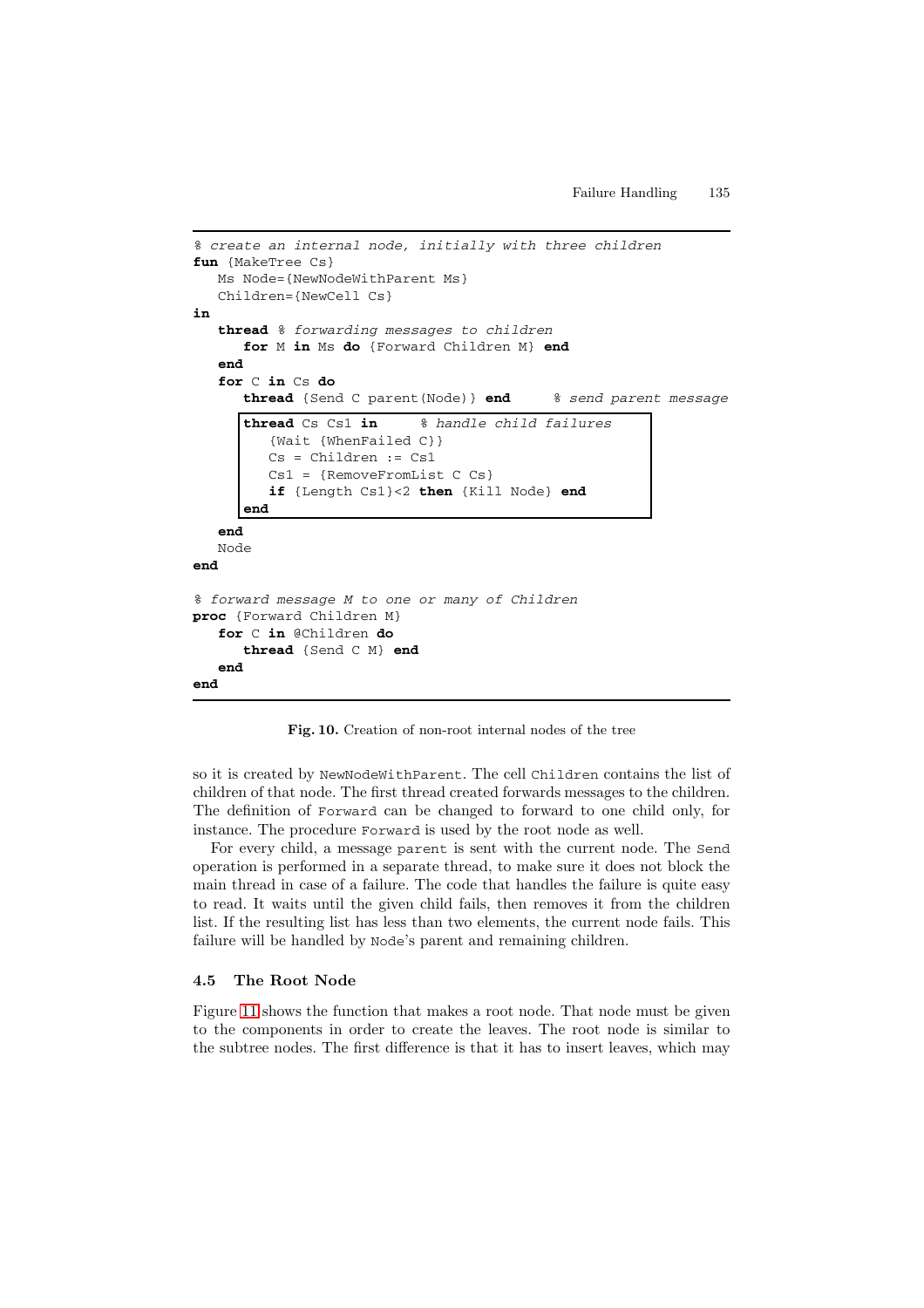```
% make the root node of a tree
fun {MakeRoot}
  Ms Root={NewPort Ms}
  Children={NewCell nil}
  proc {Adopt C}
      thread {Send C parent(Node)} end % send parent message
      thread Cs Cs1 in % handle child failures
         {Wait {WhenFailed C}}
         Cs = Children := Cs1
         Cs1 = {RemoveFromList C Cs}
      end
   end
in
   thread % handle insertions, and forward messages
      for M in Ms do
         case M of insert(C) then Cs Cs1 in
            Cs = Children := Cs1
            case Cs of [C1 C2 C3 C4 C5] then
               % make two subtrees of the 6 children
               Cs1 = [{MakeTree [C1 C2 C3]}
                      {MakeTree [C4 C5 C]} ]
               for T in Cs1 do {Adopt T} end
            else % simply add another child
               Cs1 = C|Cs{Adopt C}
            end
         else {Forward Children M} end
      end
   end
  Root
end
```
**Fig. 11.** Creation of the root of the tree

force it to create subtrees. The second difference is that it does not fail when its children fail. Failed children are simply removed from its list.

## **4.6 Discussion of the Example**

The first thing to notice is that the code that handles failures has been written so that it interacts as little as possible with the functional part of the abstraction. Keeping the failure handlers in separate threads improves their modularity, and they are quite easy to reason about. A consequence is that it is pretty easy to extend the functional part. If no extra entity is distributed, the failure handlers will not need to be modified.

Another interesting point is that the fault model encourages the programmer to think in terms of events and reactions. A failure is an event on its own, and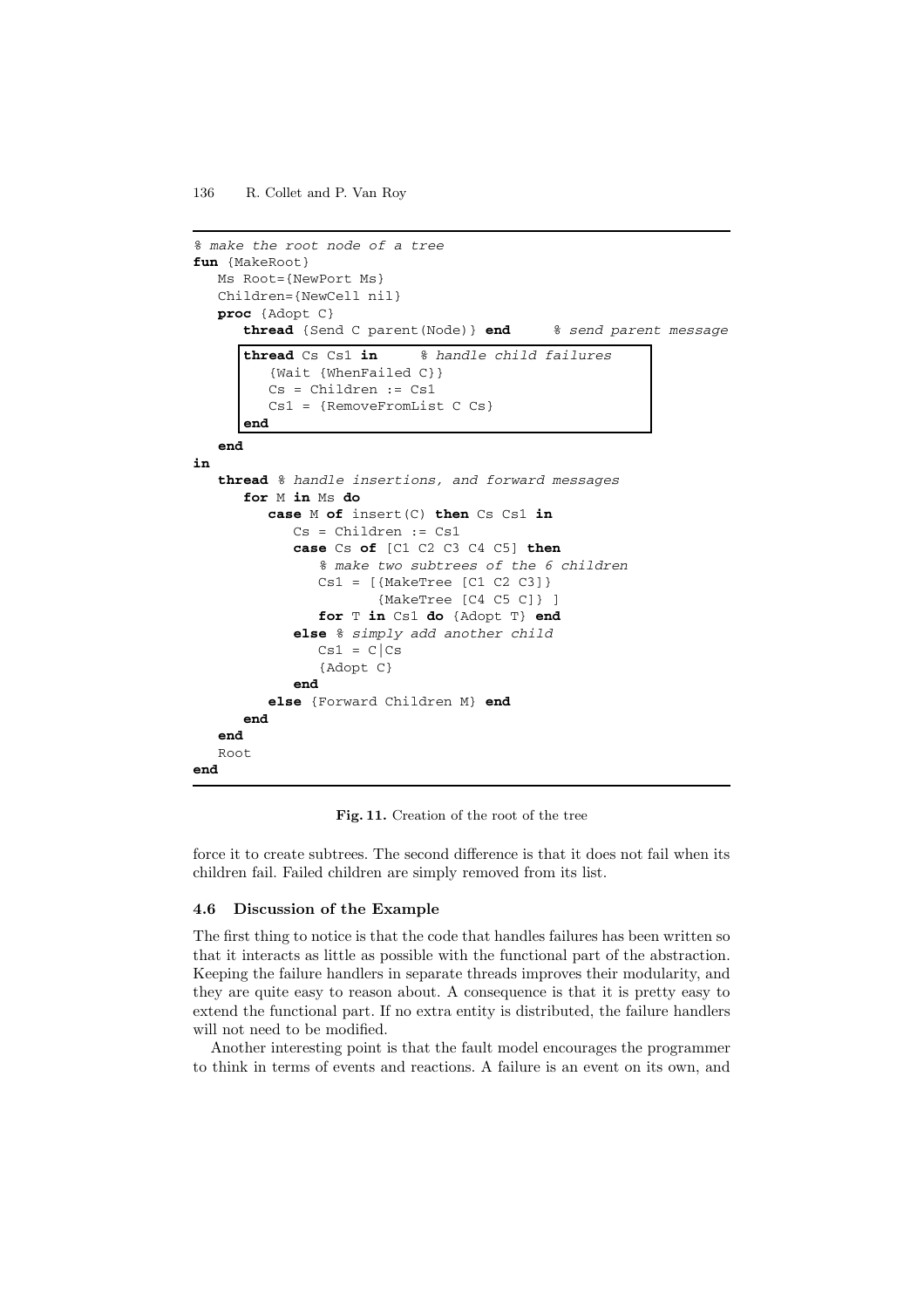

**Fig. 12.** The implementation's architecture

simple reactions are sometimes enough to make the program recover. The use of message passing also helps to simplify the reasoning.

<span id="page-16-1"></span>One issue that has not been mentioned is where the entities are. Where should we place the nodes of the tree? The answer is: this is mostly an orthogonal issue. In other words, put them where you want. This works because of network transparency. Only the leaves of the tree should be placed on the site of their component. This is because the thread that monitors the leaf should preferably be on the same site as the component. The root node could keep track of a pool of machines that may host the intermediate leaves, and creates them there. We have not included this part in the code to keep it simple. The Mozart system provides a simple abstraction to create a remote process and execute code on it.

## **5 Implementation**

<span id="page-16-0"></span>The Mozart system contains a virtual machine that executes Oz programs and implements the distribution of Oz entities [4]. The distribution part of Mozart is currently being reimplemented with the Distribution SubSystem (DSS) library. The DSS is completely separate from the virtual machine emulator, with a well-defined interface between the two. The DSS provides generic distributed entities [13,14]. There are three types of abs[tra](#page-19-3)ct entities, namely *mutable, mono*tonic, and immutable, and each type comes with a small set of abstract operations. The DSS makes a clear separation between communication protocols and the entity's semantics. The protocols are used internally by the DSS to implement ge[ner](#page-19-10)[ic o](#page-19-11)perations, a distributed garbage collector, and failure detectors.

The way Mozart uses the DSS is sketched in Fig. 12. A purely local entity is managed exclusively by the virtual machine, while a distributed entity is mapped to an abstract entity in the DSS, which provides the basic support for its distribution. An intermediate object, called the mediator, defines the mapping between the virtual machine entity and the [DSS](#page-16-1) entity. The mediator maps entity operations on abstract entity operations, and makes the virtual machine's garbage collector collaborate with the distributed garbage collector. It also reflects the abstract entity's failure state in the virtual machine, by building the fault stream of the entity and resuming threads that suspend because of a failure. The fault stream only has a small overhead in practice, because it is created on demand. Only monitored entities update their fault streams.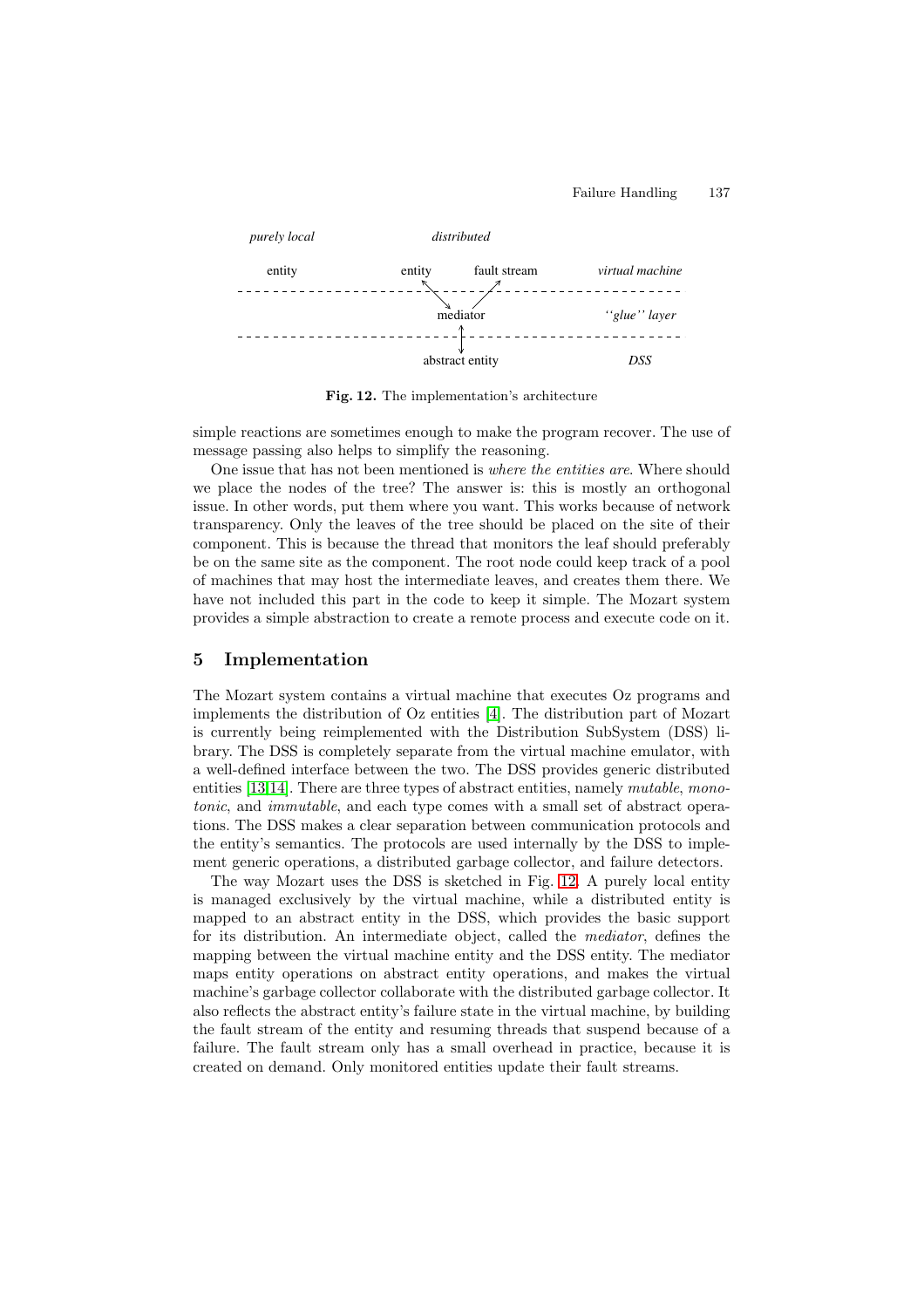## **6 Lessons from the Past**

<span id="page-17-0"></span>Our argument against the use of exceptions to handle distribution failures comes from the original fault model used in Oz. The original model overlaps with the new model proposed in Sect. 3. The original model provided much more fault information (most of which was not used in practice) and provided both synchronous and asynchronous handlers. The major difference was the ability to define synchronous failure handlers, i.e., handlers that are called when attempting an operation on a failed e[nti](#page-7-0)ty. The programmer could either ask for an exception or provide a handler procedure that replaces the operation. The failure handler was defined for a given entity and with certain conditions of activation.

Instead of the synchronous handlers, programmers favored an asynchronous handler, called a *watcher*. A watcher is a user procedure that is called in a new thread when a failure condition is fulfilled. The fault stream we propose in this paper simply factors out how the system informs the user program. It also avoids race conditions related to the watcher registry system, which could make one miss a fault state transition. And finally, a watcher could not be triggered by a transition to state ok.

The original model had one further deficiency. There was no way to force an entity to be considered failed locally. As a result, there was a lack of control in case of erratic entity behavior (e.g., many transitions between ok and tempFail).

The original model is criticized in [5], which proposes an alternative model. That paper proposes something similar to our fault stream and an operation to make an entity fail locally. In order to handle faults, it proposes to explicitly break the transparent distribution of a failed entity. The local representative of the failed entity is disconnected fr[om](#page-19-12) its peers and is put in a fault state equivalent to localFail. Another operation replaces that entity by a fresh new entity. This model has the advantage to avoid blocking threads on failed entities, because you can replace a failed entity by a healthy one. But this replacement introduces inconsistencies in the application's shared memory. We were not able to give a satisfactory semantics that takes into account these inconsistencies.

# **7 Related Work**

Most mainstream programming languages use exceptions to reflect failures due to distribution faults. Those systems often propose less ambitious models for distributed programs. They usually do not favor concurrency, the distribution is often explicit, and failure handling is often mixed with the functionality of the program. A typical representative of those systems is Java's Remote Method Invocation (RMI) system. The exceptions thrown because of network failures are visible in the methods' signatures. Moving from a centralized to a distributed application requires to change API's explicitly. Making robust distributed abstractions is not impossible, but it comes at the price of a huge complexity increase in the program.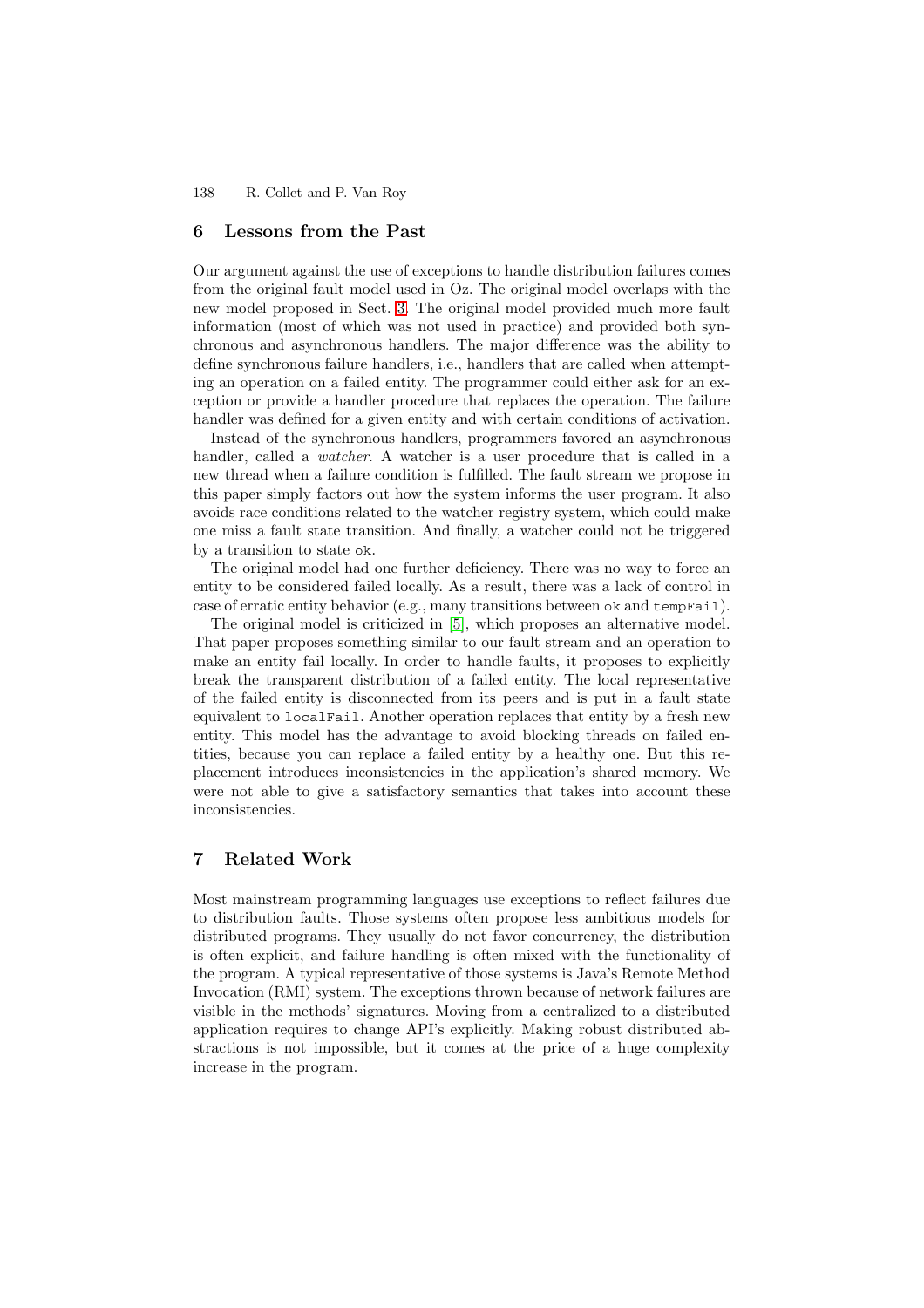An interesting question is: how to implement the forwarder tree with the RMI approach? The problem is that no message is sent "upwards" the tree, hence a node never calls its parent. In order to detect the failure of its parent, a node would need to make regular dummy calls to it. Another possibility is to make the communication channel explicit, and catch problems at the receiving side. But this breaks the abstraction provided by RMI. Moreover, extra messages are required to simulate node failures, if those failures are not caused by site failures.

The Erlang programming language and system was designed at the Ericsson Computer Science Laboratory for building high availability telecommunication systems [15,16]. An Erlang program consists of a (possibly large) number of processes. An Erlang process is a lightweight thread with its own memory space. Processes are programmed with a strict functional language, and they communicate by asynchronous message passing.

Erlan[g p](#page-19-13)[rov](#page-19-14)ides asynchronous fault detection of permanent failures between processes. Two processes can be linked together. When one of them fails, the other one receives a message from the runtime system, provided it is declared as a supervisor. Erlang chooses to model all failures as permanent failures, in accordance with its philosophy of "Let it fail". That is, keeping the fault model simple allows the recovery algorithm to be simple as well. This simplicity is very important for correctness. We extend Erlang's model with temporary failures and with a fault stream. Furthermore, our model is designed for a richer language than Erlang, which only has stationary objects (in our terminology).

## **8 Conclusion**

This paper proposes a simple fault model for the distributed execution of the Oz language. This distributed execution is network transparent, i.e., the semantics of a language entity does not depend on whether it is distributed or not. Synchronous failure handlers, like exceptions, break this transparency property. Moreover, they are no longer practical if the language is highly concurrent. We give evidence that asynchronous failure handlers are more adequate. They can be defined so that they do not break the network transparency of the language. In our design, each language entity produces a stream giving its fault state transitions. Monitoring an entity is done by reading the stream. One can also force a failure either locally or globally, which allows to implement simple abstractions for handling partial failure.

# **Acknowledgments**

We thank our colleagues Kevin Glynn and Boris Mejías for fruitful discussions about the model and careful proofreading of the paper. This work is supported by the CoreGRID Network of Excellence (contract number 004265) and the EVERGROW Integrated Project (contract number 001935), both funded by the European Commission in the  $6^{th}$  Framework program.